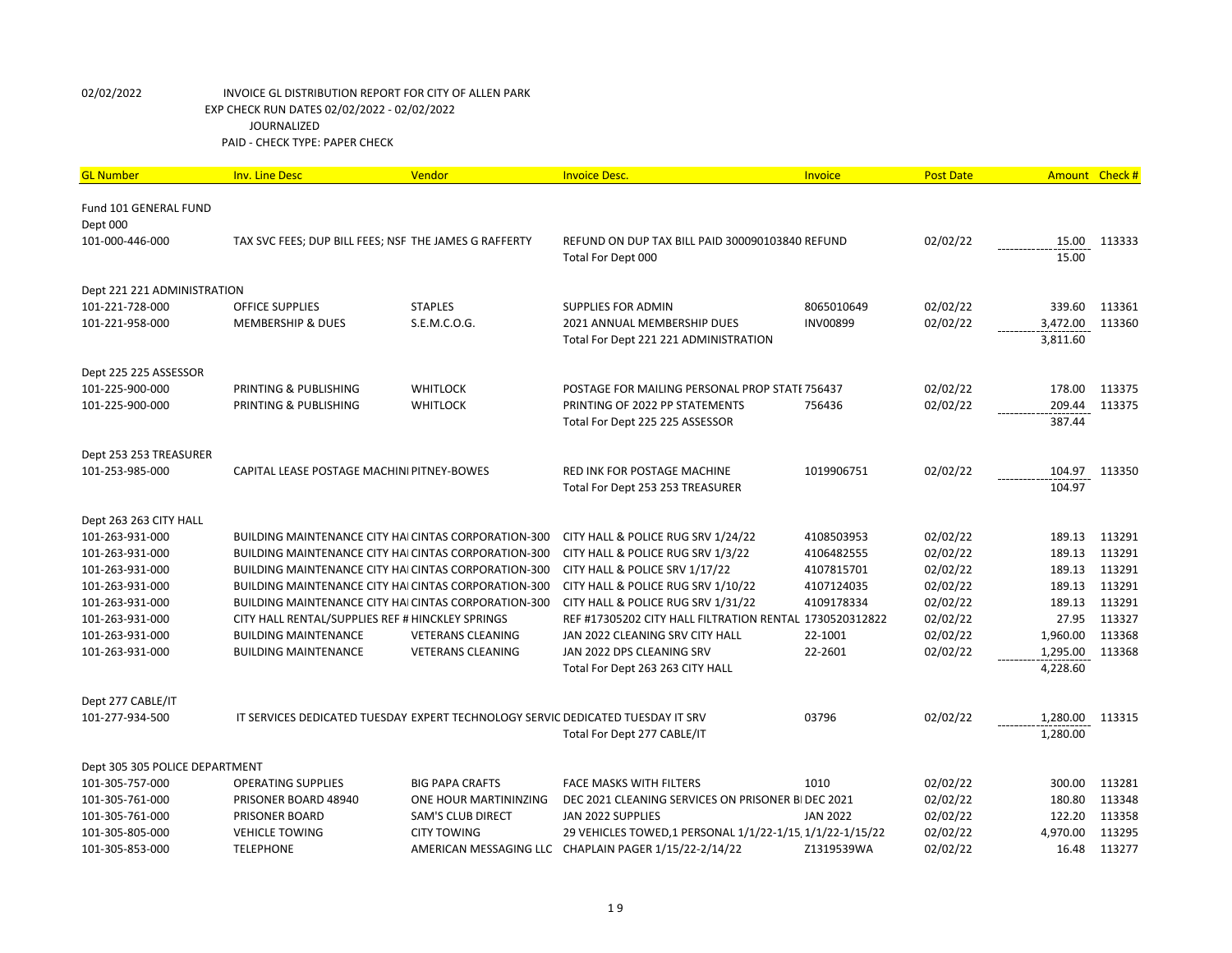| <b>GL Number</b>                          | <b>Inv. Line Desc</b>           | Vendor                                           | <b>Invoice Desc.</b>                                                                     | Invoice         | <b>Post Date</b> | Amount Check # |        |
|-------------------------------------------|---------------------------------|--------------------------------------------------|------------------------------------------------------------------------------------------|-----------------|------------------|----------------|--------|
| 101-305-934-000                           | <b>EQUIPMENT MAINTENANCE</b>    | <b>WEST SHORE SERVICES</b>                       | OUTDOOR WARNING SYSTEM REPAIR TO SIREN 29690                                             |                 | 02/02/22         | 1,092.75       | 113374 |
| 101-305-939-000                           | <b>VEHICLE MAINTENANCE</b>      | <b>VILLAGE FORD</b>                              | <b>CORE DEPOSIT &amp; PARTS</b>                                                          | 590132          | 02/02/22         | 426.82         | 113369 |
| 101-305-958-000                           | <b>MEMBERSHIPS &amp; DUES</b>   |                                                  | INTERNATIONAL ASSOC. CHIE MEMBERSHIP RENEWAL 1/1/22-12/31/22                             | 0211513         | 02/02/22         | 190.00         | 113331 |
| 101-305-961-000                           | POL. TRAIN-ACT 302 ST. GRANT    | <b>CENTER MASS INC</b>                           | FIREARMS INSTRUCTOR SCHOOL FOR OFC ARNI41476                                             |                 | 02/02/22         | 999.00         | 113288 |
| 101-305-961-000                           | POL. TRAIN-ACT 302 ST. GRANT    | <b>CENTER MASS INC</b>                           | FIRARMS INSTRUCTOR SCHOOLF FOR OFC KNUI41477                                             |                 | 02/02/22         | 999.00         | 113288 |
| 101-305-961-000                           | POL. TRAIN-ACT 302 ST. GRANT    |                                                  | DOLAN CONSULTING GROUP EDUCATIONAL SEMINAR FOR DET THORBURN W1246-0521-0308-032 02/02/22 |                 |                  | 95.00          | 113308 |
| 101-305-961-000                           | POL. TRAIN-ACT 302 ST. GRANT    |                                                  | MICHIGAN ASSOC. OF CHIEF (EDUCATIONAL SEMINAR FOR SGT FELTZ                              | 200009601       | 02/02/22         | 1,295.00       | 113343 |
|                                           |                                 |                                                  | Total For Dept 305 305 POLICE DEPARTMENT                                                 |                 |                  | 10,687.05      |        |
|                                           |                                 |                                                  |                                                                                          |                 |                  |                |        |
| Dept 340 340 FIRE DEPARTMENT              |                                 |                                                  |                                                                                          |                 |                  |                |        |
| 101-340-728-000                           | <b>OFFICE SUPPLIES</b>          | PETTY CASH - FIRE                                | REIMBURSEMENT PETTY CASH FIRE DEPT                                                       | REIMBURSEMENT   | 02/02/22         | 43.05          | 113349 |
| 101-340-751-000                           | <b>GASOLINE</b>                 | PETTY CASH - FIRE                                | REIMBURSEMENT PETTY CASH FIRE DEPT                                                       | REIMBURSEMENT   | 02/02/22         | 15.00          | 113349 |
| 101-340-757-000                           | <b>OPERATING SUPPLIES</b>       | NETWORK SERVICES COMPAI OPERATING SUPPLIES       |                                                                                          | 6743332-00      | 02/02/22         | 183.01         | 113347 |
| 101-340-757-000                           | <b>OPERATING SUPPLIES</b>       | NETWORK SERVICES COMPAI OPERATING SUPPLIES       |                                                                                          | 6743332-01      | 02/02/22         | 85.35          | 113347 |
| 101-340-757-000                           | <b>OPERATING SUPPLIES</b>       | PETTY CASH - FIRE                                | REIMBURSEMENT PETTY CASH FIRE DEPT                                                       | REIMBURSEMENT   | 02/02/22         | 57.67          | 113349 |
| 101-340-757-500                           | <b>RESCUE SUPPLIES</b>          | BOUND TREE MEDICAL, LLC RESCUE SUPPLIES          |                                                                                          | 84357994        | 02/02/22         | 55.58          | 113283 |
| 101-340-757-500                           | <b>RESCUE SUPPLIES</b>          | BOUND TREE MEDICAL, LLC RESCUE SUPPLIES          |                                                                                          | 84352223        | 02/02/22         | 3,011.43       | 113283 |
| 101-340-757-500                           | <b>RESCUE SUPPLIES</b>          | BOUND TREE MEDICAL, LLC RESCUE SUPPLIES          |                                                                                          | 84355835        | 02/02/22         | 69.19          | 113283 |
| 101-340-757-500                           | <b>RESCUE SUPPLIES</b>          | BOUND TREE MEDICAL, LLC RESCUE SUPPLIES          |                                                                                          | 84372533        | 02/02/22         | 11.90          | 113283 |
| 101-340-757-500                           | <b>RESCUE SUPPLIES</b>          | J & B MEDICAL SUPPLY, INC. RESCUE SUPPLIES       |                                                                                          | 8019101         | 02/02/22         | 722.50         | 113332 |
| 101-340-757-500                           | <b>RESCUE SUPPLIES</b>          | J & B MEDICAL SUPPLY, INC. RESCUE SUPPLIES       |                                                                                          | 8036824         | 02/02/22         | 44.77          | 113332 |
| 101-340-757-500                           | <b>RESCUE SUPPLIES</b>          | <b>MAXGRAFIX LLC</b>                             | AMBULANCE DECAL                                                                          | S2216862        | 02/02/22         | 18.92          | 113342 |
| 101-340-757-500                           | <b>RESCUE SUPPLIES</b>          | PETTY CASH - FIRE                                | REIMBURSEMENT PETTY CASH FIRE DEPT                                                       | REIMBURSEMENT   | 02/02/22         | 5.30           | 113349 |
| 101-340-757-500                           | <b>RESCUE SUPPLIES</b>          | TELEFLEX FUNDING LLC                             | <b>RESCUE SUPPLIES</b>                                                                   | 9504927835      | 02/02/22         | 562.50         | 113364 |
| 101-340-768-000                           | <b>UNIFORMS</b>                 | <b>WEST SHORE SERVICES</b>                       | <b>TURNOUT GEAR</b>                                                                      | 26640           | 02/02/22         | 2,772.40       | 113374 |
| 101-340-853-000                           | <b>TELEPHONE</b>                | COMCAST                                          | ACCT 8529101680173474 FIRE DEPT SRV 2/6-3 2/6-3/5/22                                     |                 | 02/02/22         | 258.85         | 113296 |
| 101-340-931-000                           | <b>BUILDING MAINTENANCE</b>     | A & B LOCKSMITH                                  | <b>BLDG MNT FIRE DEPT</b>                                                                | 91595           | 02/02/22         | 354.00         | 113274 |
| 101-340-931-000                           | <b>BUILDING MAINTENANCE</b>     | PETTY CASH - FIRE                                | REIMBURSEMENT PETTY CASH FIRE DEPT                                                       | REIMBURSEMENT   | 02/02/22         | 42.76          | 113349 |
| 101-340-934-500                           | <b>COMPUTER BREAK-FIX</b>       |                                                  | EXPERT TECHNOLOGY SERVIC COMPUTER SERVICES FIRE DEPT                                     | 03817           | 02/02/22         | 270.00         | 113315 |
| 101-340-960-000                           | <b>EDUCATION &amp; TRAINING</b> | BALAS STRUCTURAL STEEL IN MATERIALS FOR TRAINING |                                                                                          | 17398           | 02/02/22         | 40.00          | 113278 |
| 101-340-960-000                           | <b>EDUCATION &amp; TRAINING</b> | <b>HOME DEPOT</b>                                | DEC 2021 PURCHASES                                                                       | <b>DEC 2021</b> | 02/02/22         | 5.27           | 113328 |
| 101-340-960-000                           | <b>EDUCATION &amp; TRAINING</b> | MALCOLM, THOMAS                                  | REIMBURSEMENT FOR TRAINING                                                               | REIMBURSEMENT   | 02/02/22         | 40.00          | 113341 |
| 101-340-960-000                           | <b>EDUCATION &amp; TRAINING</b> | PETTY CASH - FIRE                                | REIMBURSEMENT PETTY CASH FIRE DEPT                                                       | REIMBURSEMENT   | 02/02/22         | 30.00          | 113349 |
| 101-340-961-000                           | <b>FIRE PREVENTION</b>          | PETTY CASH - FIRE                                | REIMBURSEMENT PETTY CASH FIRE DEPT                                                       | REIMBURSEMENT   | 02/02/22         | 29.96          | 113349 |
|                                           |                                 |                                                  | Total For Dept 340 340 FIRE DEPARTMENT                                                   |                 |                  | 8,729.41       |        |
|                                           |                                 |                                                  |                                                                                          |                 |                  |                |        |
| Dept 445 445 DEPARTMENT OF PUBLIC SERVICE |                                 |                                                  |                                                                                          |                 |                  |                |        |
| 101-445-751-000                           | <b>GASOLINE</b>                 | RKA PETROLEUM                                    | <b>SUPPLIES E10</b>                                                                      | 0268442         | 02/02/22         | 13,019.37      | 113355 |
| 101-445-757-000                           | <b>OPERATING SUPPLIES</b>       | <b>BRONER GLOVE CO</b>                           | <b>SUPPLIES</b>                                                                          | 319903          | 02/02/22         | 230.16         | 113284 |
| 101-445-757-000                           | <b>OPERATING SUPPLIES</b>       | D & L GARDEN CENTER, INC. SUPPLIES               |                                                                                          | 16689           | 02/02/22         | 79.98          | 113301 |
| 101-445-768-000                           | UNIFORMS GARAGE                 | CINTAS CORP. #0721                               | DEC 2021 GARAGE UNIFORM SRV                                                              | 4106010654      | 02/02/22         | 49.06          | 113292 |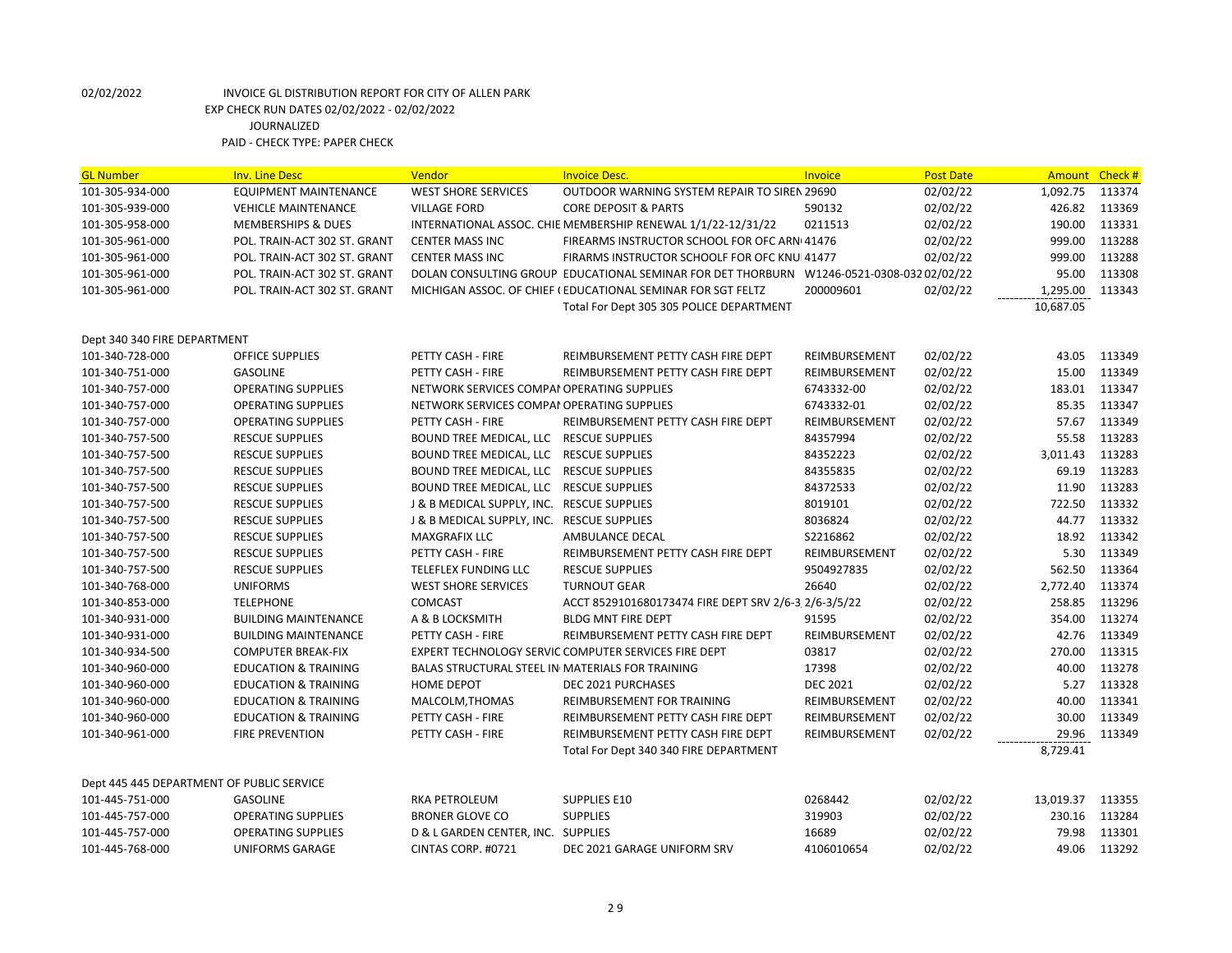| <b>GL Number</b>              | <b>Inv. Line Desc</b>               | Vendor                                    | <b>Invoice Desc.</b>                                           | Invoice         | <b>Post Date</b> | <b>Amount</b> | Check# |
|-------------------------------|-------------------------------------|-------------------------------------------|----------------------------------------------------------------|-----------------|------------------|---------------|--------|
| 101-445-768-000               | <b>UNIFORMS GARAGE</b>              | CINTAS CORP. #0721                        | DEC 2021 GARAGE UNIFORM SRV                                    | 4104786170      | 02/02/22         | 49.06         | 113292 |
| 101-445-768-000               | <b>UNIFORMS GARAGE</b>              | CINTAS CORP. #0721                        | DEC 2021 GARAGE UNIFORM SRV                                    | 4104098604      | 02/02/22         | 49.06         | 113292 |
| 101-445-768-000               | <b>UNIFORMS GARAGE</b>              | CINTAS CORP. #0721                        | DEC 2021 GARAGE UNIFORM SRV                                    | 4103388626      | 02/02/22         | 49.06         | 113292 |
| 101-445-768-000               | <b>UNIFORMS GARAGE</b>              | CINTAS CORP. #0721                        | DEC 2021 GARAGE UNIFORM SRV                                    | 4105325534      | 02/02/22         | 49.06         | 113292 |
| 101-445-768-000               | UNIFORMS DPS                        | CINTAS CORP. #0721                        | DEC 2021 DPS UNIFORM SRV                                       | 4104786213      | 02/02/22         | 46.14         | 113292 |
| 101-445-768-000               | UNIFORMS DPS                        | CINTAS CORP. #0721                        | DEC 2021 DPS UNIFORM SRV                                       | 4105325500      | 02/02/22         | 42.14         | 113292 |
| 101-445-768-000               | UNIFORMS DPS                        | CINTAS CORP. #0721                        | DEC 2021 DPS UNIFORM SRV                                       | 4106010630      | 02/02/22         | 46.14         | 113292 |
| 101-445-768-000               | UNIFORMS DPS                        | CINTAS CORP. #0721                        | DEC 2021 DPS UNIFORM SRV                                       | 4104098633      | 02/02/22         | 42.14         | 113292 |
| 101-445-768-000               | UNIFORMS DPS                        | CINTAS CORP. #0721                        | DEC 2021 DPS UNIFORM SRV                                       | 4103388611      | 02/02/22         | 42.14         | 113292 |
| 101-445-926-000               | <b>STREET LIGHTING</b>              | <b>MADISON ELECTRIC CO.</b>               | <b>STREET LIGHTING</b>                                         | 1170588-00      | 02/02/22         | 107.27        | 113340 |
| 101-445-926-000               | <b>STREET LIGHTING</b>              | <b>MADISON ELECTRIC CO.</b>               | <b>STREET LIGHTING PARTS</b>                                   | 1155275-02      | 02/02/22         | 1,279.50      | 113340 |
| 101-445-926-000               | <b>STREET LIGHTING</b>              | <b>MADISON ELECTRIC CO.</b>               | PARTS FOR STREET LIGHTING                                      | 1170588-01      | 02/02/22         | 2,574.48      | 113340 |
| 101-445-931-000               | DPS RENTAL REF#21472965             | <b>HINCKLEY SPRINGS</b>                   | REF #21472965 DPS FILTRATION RENTAL                            | 21472968012422  | 02/02/22         | 37.50         | 113326 |
| 101-445-931-000               | <b>BUILDING MAINTENANCE</b>         | <b>RW MERCER CO INC</b>                   | LABOR SRV & PARTS TO REPLACE FILTER AND S 199987               |                 | 02/02/22         | 223.38        | 113356 |
| 101-445-939-000               | <b>VEHICLE MAINTENANCE</b>          | BELL EQUIPMENT CO.                        | <b>PARTS</b>                                                   | P04721          | 02/02/22         | 198.45        | 113279 |
| 101-445-939-000               | <b>VEHICLE MAINTENANCE</b>          | <b>EXOTIC AUTOMATION &amp; SUPI PARTS</b> |                                                                | 11240843        | 02/02/22         | 9.51          | 113313 |
| 101-445-939-000               | <b>VEHICLE MAINTENANCE</b>          | <b>GLENDALE AUTO VALUE</b>                | <b>PARTS</b>                                                   | 359-235523      | 02/02/22         | 212.90        | 113318 |
| 101-445-939-000               | <b>VEHICLE MAINTENANCE</b>          | <b>GLENDALE AUTO VALUE</b>                | <b>PARTS</b>                                                   | 359-235734      | 02/02/22         | 493.93        | 113318 |
| 101-445-939-000               | <b>VEHICLE MAINTENANCE</b>          | <b>GLENDALE AUTO VALUE</b>                | <b>PARTS</b>                                                   | 359-235893      | 02/02/22         | 111.36        | 113318 |
| 101-445-939-000               | <b>VEHICLE MAINTENANCE</b>          | <b>GLENDALE AUTO VALUE</b>                | <b>PARTS</b>                                                   | 359-236182      | 02/02/22         | 34.96         | 113318 |
| 101-445-939-000               | <b>VEHICLE MAINTENANCE</b>          | <b>VILLAGE FORD</b>                       | <b>PARTS</b>                                                   | 590201          | 02/02/22         | 25.60         | 113369 |
|                               |                                     |                                           | Total For Dept 445 445 DEPARTMENT OF PUBLIC SERVICE            |                 |                  | 19,102.35     |        |
|                               |                                     |                                           |                                                                |                 |                  |               |        |
|                               |                                     |                                           |                                                                |                 |                  |               |        |
| Dept 707 707 PARKS & REC      |                                     |                                           |                                                                |                 |                  |               |        |
| 101-707-768-000               | <b>UNIFORMS</b>                     | <b>GRAPHICWEAR PRINTING</b>               | UNIFORMS FOR P&R-COMM CTR                                      | 3839            | 02/02/22         | 587.31 113320 |        |
| 101-707-816-000               | PROF. SERV. - OTHER                 | <b>INACOMP GROUP</b>                      | VIEWING STN LICENSE FOR P&R                                    | 10587           | 02/02/22         | 598.80        | 113330 |
| 101-707-934-000               | EQUIPMENT MAINTENANCE               | <b>HOME DEPOT</b>                         | <b>DEC 2021 PURCHASES</b>                                      | <b>DEC 2021</b> | 02/02/22         | 287.94        | 113328 |
| 101-707-935-000               | <b>COMPUTER MNT PARKS &amp; REC</b> |                                           | EXPERT TECHNOLOGY SERVIC OS UPDATES ON FRONT DESK P&R          | 03799           | 02/02/22         | 180.00        | 113315 |
|                               |                                     |                                           | Total For Dept 707 707 PARKS & REC                             |                 |                  | 1,654.05      |        |
|                               |                                     |                                           |                                                                |                 |                  |               |        |
| Dept 751 751 COMMUNITY CENTER |                                     |                                           |                                                                |                 |                  |               |        |
| 101-751-757-000               | <b>OPERATING SUPPLIES</b>           | <b>BSNSPORTS</b>                          | SUPPLIES FOR COMM CTR                                          | 915540428       | 02/02/22         | 65.00         | 113285 |
| 101-751-757-000               | <b>OPERATING SUPPLIES</b>           | <b>BSNSPORTS</b>                          | SUPPLIES FOR COMM CTR                                          | 915563264       | 02/02/22         | 535.00        | 113285 |
| 101-751-757-000               | <b>OPERATING SUPPLIES</b>           | <b>CORRIGAN OIL CO</b>                    | PROPANE SRV FOR COMM CTR                                       | 0570526-IN      | 02/02/22         | 131.00        | 113300 |
| 101-751-757-000               | <b>OPERATING SUPPLIES</b>           | GORDON FOOD SERV.                         | <b>SUPPLIES FOR P&amp;R</b>                                    | 846161247       | 02/02/22         | 549.71        | 113319 |
| 101-751-757-000               | <b>OPERATING SUPPLIES</b>           | GORDON FOOD SERV.                         | <b>SUPPLIES FOR P&amp;R</b>                                    | 917079698       | 02/02/22         | 102.48        | 113319 |
| 101-751-757-000               | <b>OPERATING SUPPLIES</b>           | <b>SAM'S CLUB DIRECT</b>                  | JAN 2022 SUPPLIES                                              | <b>JAN 2022</b> | 02/02/22         | 354.10        | 113358 |
| 101-751-768-000               | <b>UNIFORMS</b>                     | <b>GRAPHICWEAR PRINTING</b>               | UNIFORMS FOR P&R-COMM CTR                                      | 3839            | 02/02/22         | 587.31        | 113320 |
| 101-751-816-000               | PROF. SERV. - OTHER                 | CDW GOVERNMENT, LLC                       | IT EQUIPMENT FOR COMM CTR                                      | Q525617         | 02/02/22         | 1,032.55      | 113287 |
| 101-751-816-000               | PROF. SERV. - OTHER                 |                                           | JERRY COHEN ELITE LAB INC JAN 2022 COOLING WATER TREATMENT SRV | 8295            | 02/02/22         | 200.00        | 113334 |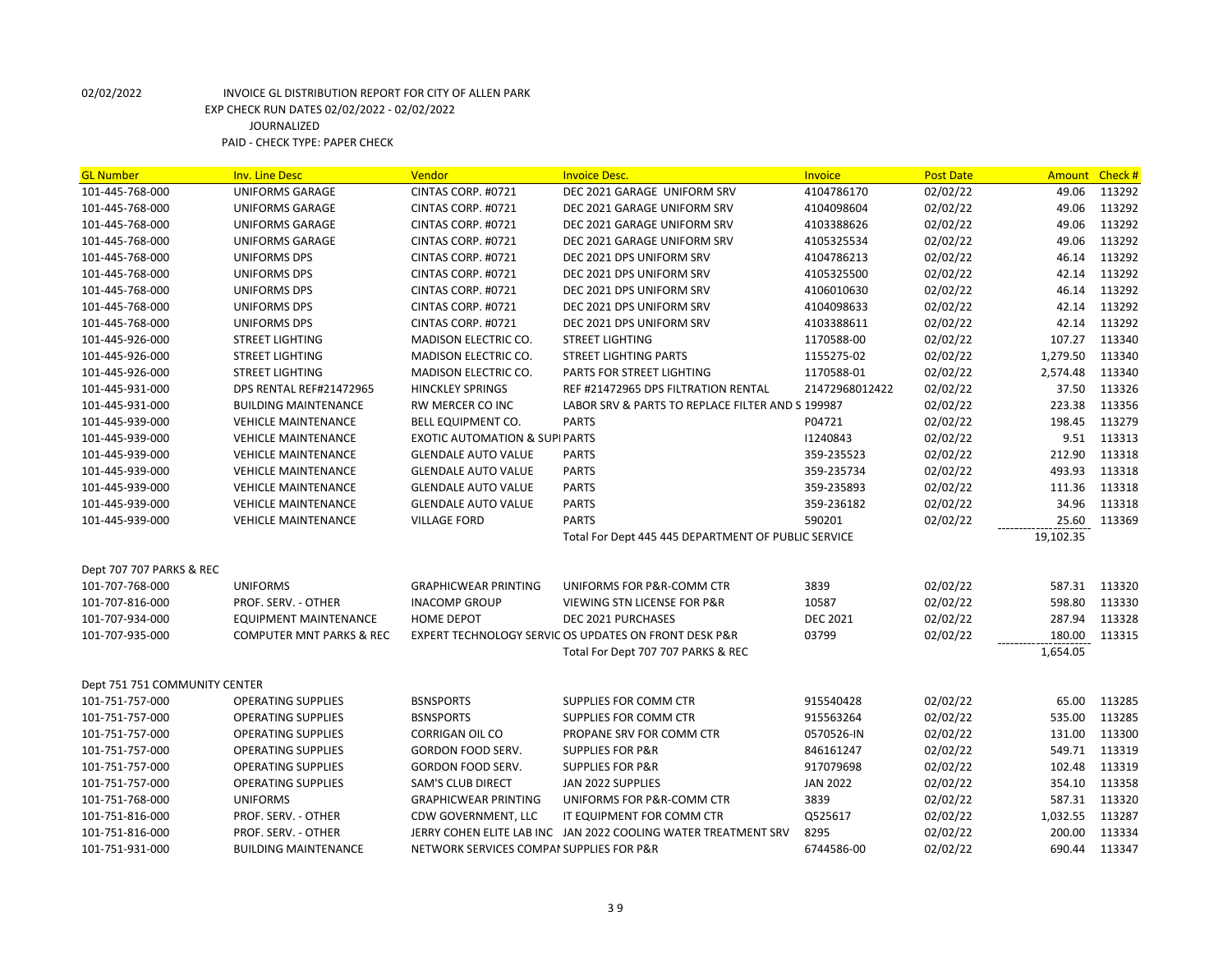| <b>GL Number</b>                | <b>Inv. Line Desc</b>        | Vendor                                                                             | <b>Invoice Desc.</b>                                         | Invoice    | <b>Post Date</b> | Amount Check #  |        |
|---------------------------------|------------------------------|------------------------------------------------------------------------------------|--------------------------------------------------------------|------------|------------------|-----------------|--------|
| 101-751-934-000                 | <b>EQUIPMENT MAINTENANCE</b> | A.S.P PLUMBING                                                                     | REPLACE WATER HEATER AT COMM CTR                             | 01242022   | 02/02/22         | 8,790.00        | 113272 |
| 101-751-934-000                 | EQUIPMENT MAINTENANCE        |                                                                                    | EXPERT HEATING & COOLING NO HEAT SERVICES CALL IN FRONT HALL | W50182     | 02/02/22         | 155.50          | 113314 |
| 101-751-934-000                 | EQUIPMENT MAINTENANCE        |                                                                                    | EXPERT HEATING & COOLING NO HEAT SRV CALL ON MAIL BOILER     | W50179     | 02/02/22         | 320.15          | 113314 |
| 101-751-934-000                 | EQUIPMENT MAINTENANCE        | <b>HAYES PRECISION INC</b>                                                         | ZAMBONI BLADE SRV                                            | 13310      | 02/02/22         | 51.00           | 113324 |
|                                 |                              |                                                                                    | Total For Dept 751 751 COMMUNITY CENTER                      |            |                  | 13,564.24       |        |
|                                 |                              |                                                                                    | Total For Fund 101 GENERAL FUND                              |            |                  | 63,564.71       |        |
| Fund 202 MAJOR STREET FUND      |                              |                                                                                    |                                                              |            |                  |                 |        |
| Dept 475 475 TRAFFIC SERVICES   |                              |                                                                                    |                                                              |            |                  |                 |        |
| 202-475-703-050                 |                              | INTERFUND LABOR/EQUIP - TRAFF WAYNE COUNTY - ACCTS. RE(TRAFFIC SIGNAL MNT 12/21/21 |                                                              | 309632     | 02/02/22         | 1,186.46        | 113371 |
| 202-475-703-050                 |                              | INTERFUND LABOR/EQUIP - TRAFF WAYNE COUNTY - ACCTS. RE(TRAFFIC SIGNAL MNT 11/21    |                                                              | 309585     | 02/02/22         | 207.46          | 113372 |
| 202-475-703-050                 |                              | INTERFUND LABOR/EQUIP - TRAFF WAYNE COUNTY - ACCTS. RECTRAFFIC SIGNAL MNT 10/21    |                                                              | 309552     | 02/02/22         | 1,104.74        | 113373 |
|                                 |                              |                                                                                    | Total For Dept 475 475 TRAFFIC SERVICES                      |            |                  | 2,498.66        |        |
| Dept 478 WINTER MAINTENANCE     |                              |                                                                                    |                                                              |            |                  |                 |        |
| 202-478-757-000                 | <b>OPERATING SUPPLIES</b>    | DETROIT SALT COMPANY                                                               | <b>SUPPLIES</b>                                              | S122-10822 | 02/02/22         | 11,896.89       | 113302 |
| 202-478-757-000                 | <b>OPERATING SUPPLIES</b>    | DETROIT SALT COMPANY                                                               | <b>SUPPLIES 1/28/22</b>                                      | S122-11892 | 02/02/22         | 8,739.13        | 113303 |
|                                 |                              |                                                                                    | Total For Dept 478 WINTER MAINTENANCE                        |            |                  | 20,636.02       |        |
| Dept 479 PRESERVATION - STREETS |                              |                                                                                    |                                                              |            |                  |                 |        |
| 202-479-757-000                 | <b>OPERATING SUPPLIES</b>    | AJAX MATERIALS CORP.                                                               | <b>SUPPLIES FOR DPS</b>                                      | 269251     | 02/02/22         | 1,195.43        | 113275 |
| 202-479-820-000                 | <b>ENGINEERING</b>           | <b>BUCCILLI GROUP, LLC</b>                                                         | INSPECTIONS MAJOR 1/24-1/28/22                               | 4943       | 02/02/22         | 2,160.00        | 113286 |
|                                 |                              |                                                                                    | Total For Dept 479 PRESERVATION - STREETS                    |            |                  | 3,355.43        |        |
|                                 |                              |                                                                                    | Total For Fund 202 MAJOR STREET FUND                         |            |                  | 26,490.11       |        |
| Fund 203 LOCAL STREET FUND      |                              |                                                                                    |                                                              |            |                  |                 |        |
| Dept 475 475 TRAFFIC SERVICES   |                              |                                                                                    |                                                              |            |                  |                 |        |
| 203-475-757-000                 | <b>OPERATING SUPPLIES</b>    | D & L GARDEN CENTER, INC. SUPPLIES                                                 |                                                              | 16688      | 02/02/22         | 78.96           | 113301 |
|                                 |                              |                                                                                    | Total For Dept 475 475 TRAFFIC SERVICES                      |            |                  | 78.96           |        |
| Dept 478 WINTER MAINTENANCE     |                              |                                                                                    |                                                              |            |                  |                 |        |
| 203-478-757-000                 | <b>OPERATING SUPPLIES</b>    | DETROIT SALT COMPANY                                                               | <b>SUPPLIES</b>                                              | S122-10711 | 02/02/22         | 2,777.19        | 113302 |
| 203-478-757-000                 | <b>OPERATING SUPPLIES</b>    | <b>DETROIT SALT COMPANY</b>                                                        | <b>SUPPLIES</b>                                              | S122-10925 | 02/02/22         | 5,831.16        | 113302 |
| 203-478-757-000                 | <b>OPERATING SUPPLIES</b>    | DETROIT SALT COMPANY                                                               | <b>SUPPLIES</b>                                              | S122-12003 | 02/02/22         | 8,805.96        | 113304 |
|                                 |                              |                                                                                    | Total For Dept 478 WINTER MAINTENANCE                        |            |                  | 17,414.31       |        |
| Dept 479 PRESERVATION - STREETS |                              |                                                                                    |                                                              |            |                  |                 |        |
| 203-479-757-000                 | <b>OPERATING SUPPLIES</b>    | AJAX MATERIALS CORP.                                                               | <b>SUPPLIES FOR DPS</b>                                      | 269251     | 02/02/22         | 1,195.42 113275 |        |
|                                 |                              |                                                                                    | Total For Dept 479 PRESERVATION - STREETS                    |            |                  | 1,195.42        |        |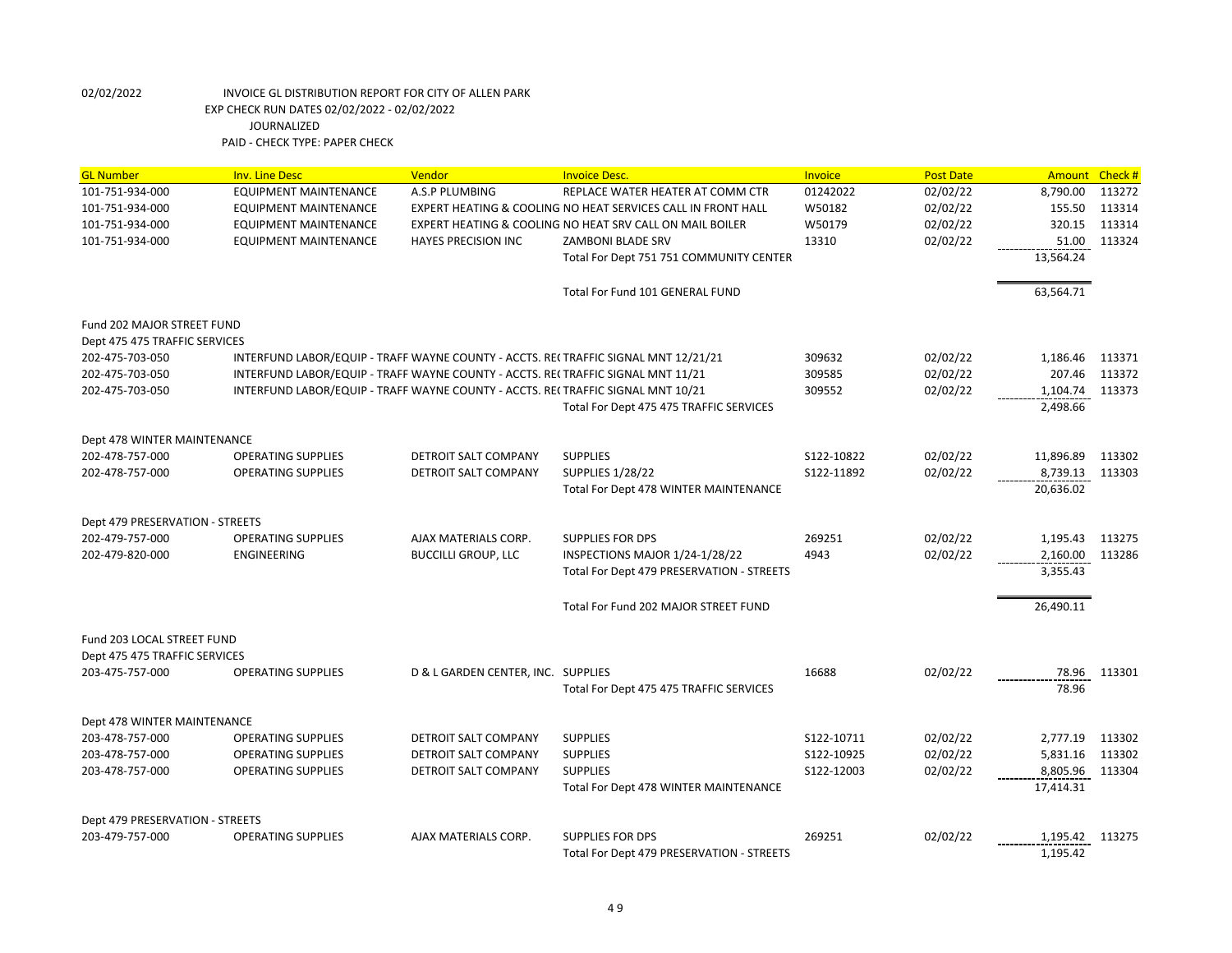| <b>GL Number</b>                              | <b>Inv. Line Desc</b>       | Vendor                                         | <b>Invoice Desc.</b>                                               | <b>Invoice</b> | <b>Post Date</b> |           | Amount Check # |
|-----------------------------------------------|-----------------------------|------------------------------------------------|--------------------------------------------------------------------|----------------|------------------|-----------|----------------|
|                                               |                             |                                                |                                                                    |                |                  |           |                |
| Dept 483 ADMINISTRATION - STREETS             |                             |                                                |                                                                    |                |                  |           |                |
| 203-483-820-000                               | <b>ENGINEERING</b>          | <b>BUCCILLI GROUP, LLC</b>                     | INSPECTION SRV 1/10-1/14/22 LOCAL STREETS 4923                     |                | 02/02/22         | 2,160.00  | 113286         |
| 203-483-820-000                               | <b>ENGINEERING</b>          | <b>BUCCILLI GROUP, LLC</b>                     | INSPECTION SRV 1/17-1/21/22 LOCAL STS                              | 4939           | 02/02/22         | 1,944.00  | 113286         |
| 203-483-820-000                               | <b>ENGINEERING</b>          | C.E. RAINES COMPANY                            | JOB AP-167 SURVEY SRV PARK AVE PAVEMENT 18399                      |                | 02/02/22         | 15,000.00 | 113289         |
| 203-483-820-000                               | ENGINEERING                 | C.E. RAINES COMPANY                            | JOB AP-153 SURVEY SRV FOR 2021 ROAD PVMT 18396                     |                | 02/02/22         | 200.00    | 113289         |
|                                               |                             |                                                | Total For Dept 483 ADMINISTRATION - STREETS                        |                |                  | 19,304.00 |                |
|                                               |                             |                                                | Total For Fund 203 LOCAL STREET FUND                               |                |                  | 37,992.69 |                |
| Fund 226 RUBBISH FUND<br>Dept 450 450 RUBBISH |                             |                                                |                                                                    |                |                  |           |                |
| 226-450-819-000                               | <b>WASTE DISPOSAL</b>       | TAYLOR, CITY OF                                | DEC 2021 COMPOST SRV                                               | 0015091        | 02/02/22         | 1,673.16  | 113363         |
|                                               |                             |                                                | Total For Dept 450 450 RUBBISH                                     |                |                  | 1,673.16  |                |
|                                               |                             |                                                | Total For Fund 226 RUBBISH FUND                                    |                |                  | 1,673.16  |                |
| Fund 249 BUILDING FUND<br>Dept 000            |                             |                                                |                                                                    |                |                  |           |                |
| 249-000-246-000                               | PLANNING/2000.00-937.75=    | SAAD, KEFAH                                    | REIMBURSEMENT OF ESCROW FUNDS FOR PLA REFUND                       |                | 02/02/22         | 1,062.25  | 113357         |
| 249-000-246-500                               | <b>ENGINEERING ESCROW</b>   | <b>BUCCILLI GROUP, LLC</b>                     | ENG INSPECTIONS 12/13-12/17/21 PENG 2100:4909                      |                | 02/02/22         | 540.00    | 113286         |
| 249-000-246-500                               | <b>ENGINEERING ESCROW</b>   | <b>BUCCILLI GROUP, LLC</b>                     | ENG INSPECTIONS PENG 210015 11/15-11/19/.4858                      |                | 02/02/22         | 540.00    | 113286         |
|                                               |                             |                                                | Total For Dept 000                                                 |                |                  | 2,142.25  |                |
|                                               |                             |                                                | Total For Fund 249 BUILDING FUND                                   |                |                  | 2,142.25  |                |
| Fund 260 MI INDIGENT DEFENSE                  |                             |                                                |                                                                    |                |                  |           |                |
| Dept 000                                      |                             |                                                |                                                                    |                |                  |           |                |
| 260-000-339-000                               | DEFERRED INFLOWS SALARY     | <b>24TH DISTRICT COURT</b>                     | MICHIGNA INDIGENT DEFENSE GRANT MONIES MI DEF GRANT MONEY 02/02/22 |                |                  | 42,143.00 | 113273         |
|                                               |                             |                                                | Total For Dept 000                                                 |                |                  | 42,143.00 |                |
|                                               |                             |                                                | Total For Fund 260 MI INDIGENT DEFENSE                             |                |                  | 42,143.00 |                |
| Fund 271 LIBRARY                              |                             |                                                |                                                                    |                |                  |           |                |
| Dept 000                                      |                             |                                                |                                                                    |                |                  |           |                |
| 271-000-757-000                               | <b>OPERATING SUPPLIES</b>   | AMERICAN LIBRARY ASSOCIA PLA 2022 REGISTRATION |                                                                    | ID 6902        | 02/02/22         | 328.00    | 113276         |
| 271-000-757-000                               | <b>OPERATING SUPPLIES</b>   | SWINEHART, BRANDI                              | REIMBURSEMENT FOR LIBRARY SUPPLIES                                 | REIMBURSEMENT  | 02/02/22         | 56.90     | 113362         |
| 271-000-828-000                               | <b>MATERIALS</b>            | BESTSELLERS AUDIO, LLC                         | <b>AUDIOBOOKS FOR LIBRARY</b>                                      | 8434           | 02/02/22         | 528.12    | 113280         |
| 271-000-931-000                               | <b>BUILDING MAINTENANCE</b> | <b>GULLIVER, JERRY</b>                         | LIBRARY SNOW REMOVAL 12/28/21                                      | 121221LIB      | 02/02/22         | 105.00    | 113322         |
| 271-000-931-000                               | <b>BUILDING MAINTENANCE</b> | <b>GULLIVER, JERRY</b>                         | LIBRARY SNOW REMOVAL 1/23/22                                       | 012322 LIB     | 02/02/22         | 105.00    | 113322         |
| 271-000-931-000                               | <b>BUILDING MAINTENANCE</b> | <b>GULLIVER, JERRY</b>                         | LIBRARY SNOW REMOVAL 1/1/22                                        | 010122 LIB     | 02/02/22         | 105.00    | 113322         |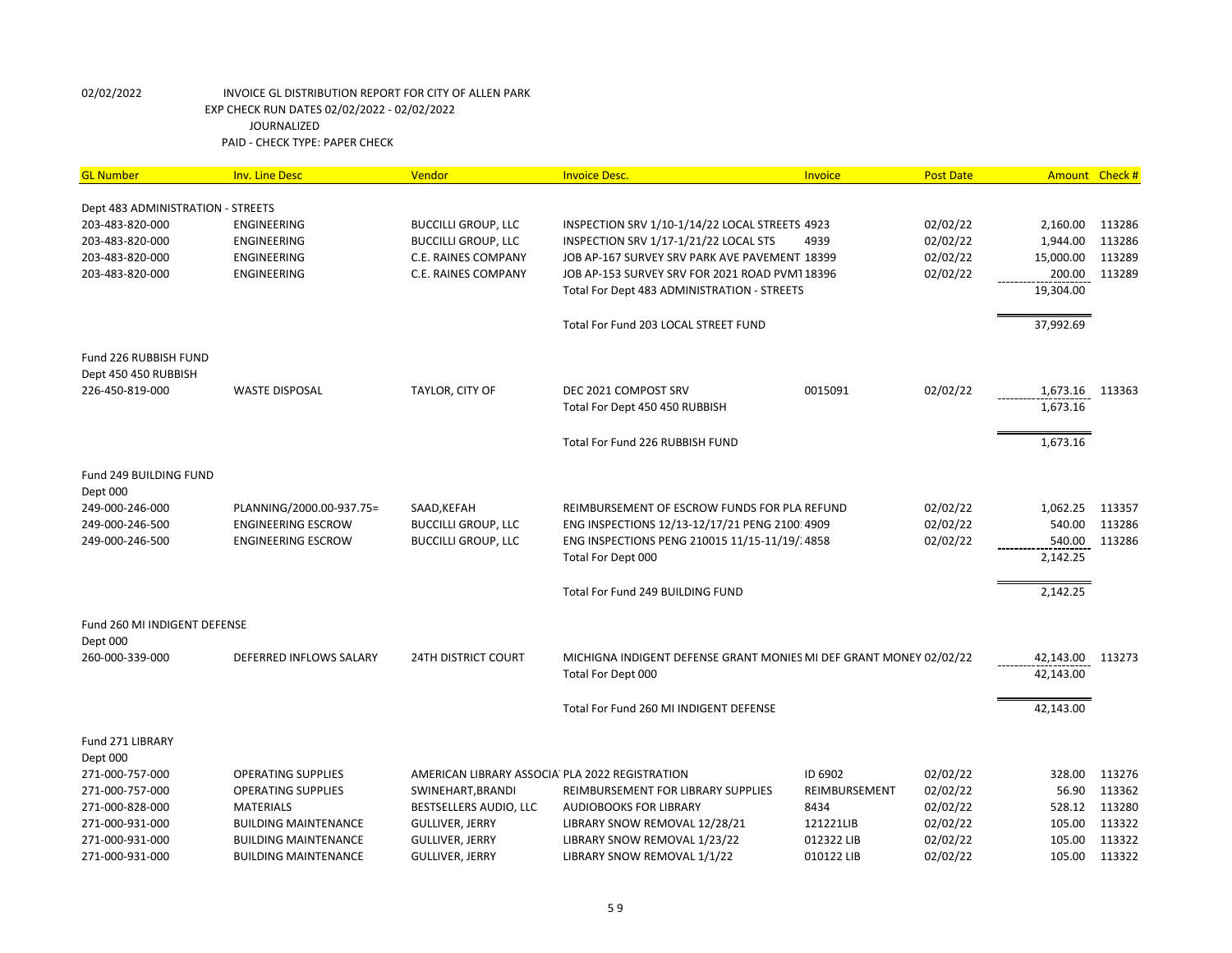| <b>GL Number</b>                   | <b>Inv. Line Desc</b>                               | Vendor                                       | <b>Invoice Desc.</b>                                                    | <b>Invoice</b>   | <b>Post Date</b> | <b>Amount</b> | Check # |
|------------------------------------|-----------------------------------------------------|----------------------------------------------|-------------------------------------------------------------------------|------------------|------------------|---------------|---------|
| 271-000-931-000                    | <b>BUILDING MAINTENANCE</b>                         | <b>GULLIVER, JERRY</b>                       | LIBRARY SNOW REMOVAL 1/24/22                                            | 012422 LIB       | 02/02/22         | 105.00        | 113322  |
| 271-000-931-000                    | <b>BUILDING MAINTENANCE</b>                         | <b>GULLIVER, JERRY</b>                       | LIBRARY SNOW REMOVAL 11/28/21                                           | 112821 LIB       | 02/02/22         | 105.00        | 113322  |
| 271-000-931-000                    | <b>BUILDING MAINTENANCE</b>                         | <b>GULLIVER, JERRY</b>                       | LIBRARY SNOW REMOVAL 11/30/21                                           | 113021 LIB       | 02/02/22         | 105.00        | 113322  |
| 271-000-931-000                    | <b>BUILDING MAINTENANCE</b>                         | <b>GULLIVER, JERRY</b>                       | SNOW REMOVAL LIBRARY 1/23/22                                            | 012322LIB        | 02/02/22         | 105.00        | 113322  |
| 271-000-931-000                    | <b>BUILDING MAINTENANCE</b>                         | <b>GULLIVER, JERRY</b>                       | SNOW REMOVAL LIBRARY 1/20/22                                            | 012022LIB        | 02/02/22         | 105.00        | 113322  |
| 271-000-931-000                    | LIBRARY RENTAL REF#21151109                         | <b>HINCKLEY SPRINGS</b>                      | REF #21151109 LIBRARY FILTRATION RENTAL                                 | 21151106012922   | 02/02/22         | 9.81          | 113325  |
| 271-000-934-000                    | <b>EQUIPMENT MAINTENANCE</b>                        | <b>GULLIVER, JERRY</b>                       | LIBRARY SNOW REMOVAL 1/25/22                                            | 12522LIB         | 02/02/22         | 105.00        | 113322  |
|                                    |                                                     |                                              | Total For Dept 000                                                      |                  |                  | 1,867.83      |         |
|                                    |                                                     |                                              | Total For Fund 271 LIBRARY                                              |                  |                  | 1,867.83      |         |
| Fund 401 CAPITAL PROJECT FUND      |                                                     |                                              |                                                                         |                  |                  |               |         |
| Dept 000<br>401-000-985-002        | CAPITAL OUTLAY - PUBLIC SAFETY JW2 FIRE CONSULTANTS |                                              | AFG PREPARATION & SUBMISSION                                            | 552              | 02/02/22         | 2,366.67      | 113336  |
|                                    |                                                     |                                              | Total For Dept 000                                                      |                  |                  | 2,366.67      |         |
|                                    |                                                     |                                              | Total For Fund 401 CAPITAL PROJECT FUND                                 |                  |                  | 2,366.67      |         |
| Fund 592 WATER & SEWER<br>Dept 000 |                                                     |                                              |                                                                         |                  |                  |               |         |
| 592-000-275-000                    | 10-WATER                                            |                                              | JAMES G. RAFFERTY DISCRETI UB refund for account: 080-OC151-12          | <b>REFUND</b>    | 02/02/22         | 69.05         | 113345  |
| 592-000-275-000                    | <b>13-WATER WAYNE DIS</b>                           | <b>CITY OF ALLEN PARK</b>                    | UB REFUND FOR ACCOUNT: 360-PA073-11 APP REFUND                          |                  | 02/02/22         | 473.90        | 113346  |
| 592-000-461-000                    | <b>WATER SALES</b>                                  |                                              | PRO-LINE ASPHALT PAVING C REFUND OF HYDRANT METER PERMIT #2021-3 REFUND |                  | 02/02/22         | 146.60        | 113352  |
|                                    |                                                     |                                              | Total For Dept 000                                                      |                  |                  | 689.55        |         |
| Dept 600 WATER                     |                                                     |                                              |                                                                         |                  |                  |               |         |
| 592-600-745-400                    | <b>METER MAINTENANCE</b>                            |                                              | PRO-LINE ASPHALT PAVING C REFUND OF HYDRANT METER PERMIT #2021-3 REFUND |                  | 02/02/22         | 2,660.00      | 113352  |
| 592-600-748-000                    | <b>HYDRANT MAINTENANCE</b>                          | CORE & MAIN LP                               | <b>PARTS</b>                                                            | Q002814          | 02/02/22         | 1,084.56      | 113298  |
| 592-600-748-000                    | <b>HYDRANT MAINTENANCE</b>                          | CORE & MAIN LP                               | <b>PARTS</b>                                                            | P760557          | 02/02/22         | 2,820.91      | 113298  |
| 592-600-748-000                    | <b>HYDRANT MAINTENANCE</b>                          | CORE & MAIN LP                               | <b>PARTS</b>                                                            | Q099042          | 02/02/22         | 2,820.91      | 113298  |
| 592-600-748-000                    | <b>HYDRANT MAINTENANCE</b>                          | <b>CORE &amp; MAIN LP</b>                    | <b>PARTS</b>                                                            | P760559          | 02/02/22         | 2,820.91      | 113298  |
| 592-600-748-000                    | <b>HYDRANT MAINTENANCE</b>                          | CORE & MAIN LP                               | <b>PARTS</b>                                                            | P760561          | 02/02/22         | 2,820.91      | 113298  |
| 592-600-873-000                    | <b>MAIN MAINTENANCE</b>                             | CORE & MAIN LP                               | <b>SUPPLIES</b>                                                         | Q169840          | 02/02/22         | 698.84        | 113298  |
| 592-600-873-000                    | <b>MAIN MAINTENANCE</b>                             | CORE & MAIN LP                               | <b>PARTS</b>                                                            | Q172486          | 02/02/22         | 417.61        | 113298  |
| 592-600-873-000                    | <b>MAIN MAINTENANCE</b>                             | <b>CORE &amp; MAIN LP</b>                    | <b>PARTS</b>                                                            | Q169843          | 02/02/22         | 137.50        | 113298  |
| 592-600-873-000                    | <b>MAIN MAINTENANCE</b>                             | FREEPORT SUPPLY CO.                          | <b>SUPPLIES</b>                                                         | 26587            | 02/02/22         | 725.63        | 113317  |
| 592-600-873-000                    | <b>MAIN MAINTENANCE</b>                             | JOHN D. OSBORNE TRUCKING SUPPLIES WATER DEPT |                                                                         | 96915            | 02/02/22         | 1,177.23      | 113335  |
| 592-600-873-000                    | <b>MAIN MAINTENANCE</b>                             |                                              | MICHIGAN BUSINESS & AUCT DRINKING WATER LABORATORY TESTING              | 123228           | 02/01/22         | 16.82         | 113351  |
| 592-600-873-000                    | <b>MAIN MAINTENANCE</b>                             | RIVERVIEW, CITY OF                           | AP DPW YARD DISPOSALS                                                   | 87944            | 02/02/22         | 1,466.10      | 113354  |
| 592-600-873-200                    | WC ALLIANCE OF DR WATERSHEDS WAYNE COUNTY           |                                              | JAN 2022-MARCH 2022 ECPAD O&M ASSESSMI 309262                           |                  | 02/02/22         | 2,883.92      | 113370  |
| 592-600-926-050                    | <b>WHOLESALE WATER</b>                              |                                              | GREAT LAKES WATER AUTHO DEC 2021 WHOLESALE WATER USAGE                  | WHOLESALE DEC 21 | 02/02/22         | 232,943.20    | 113307  |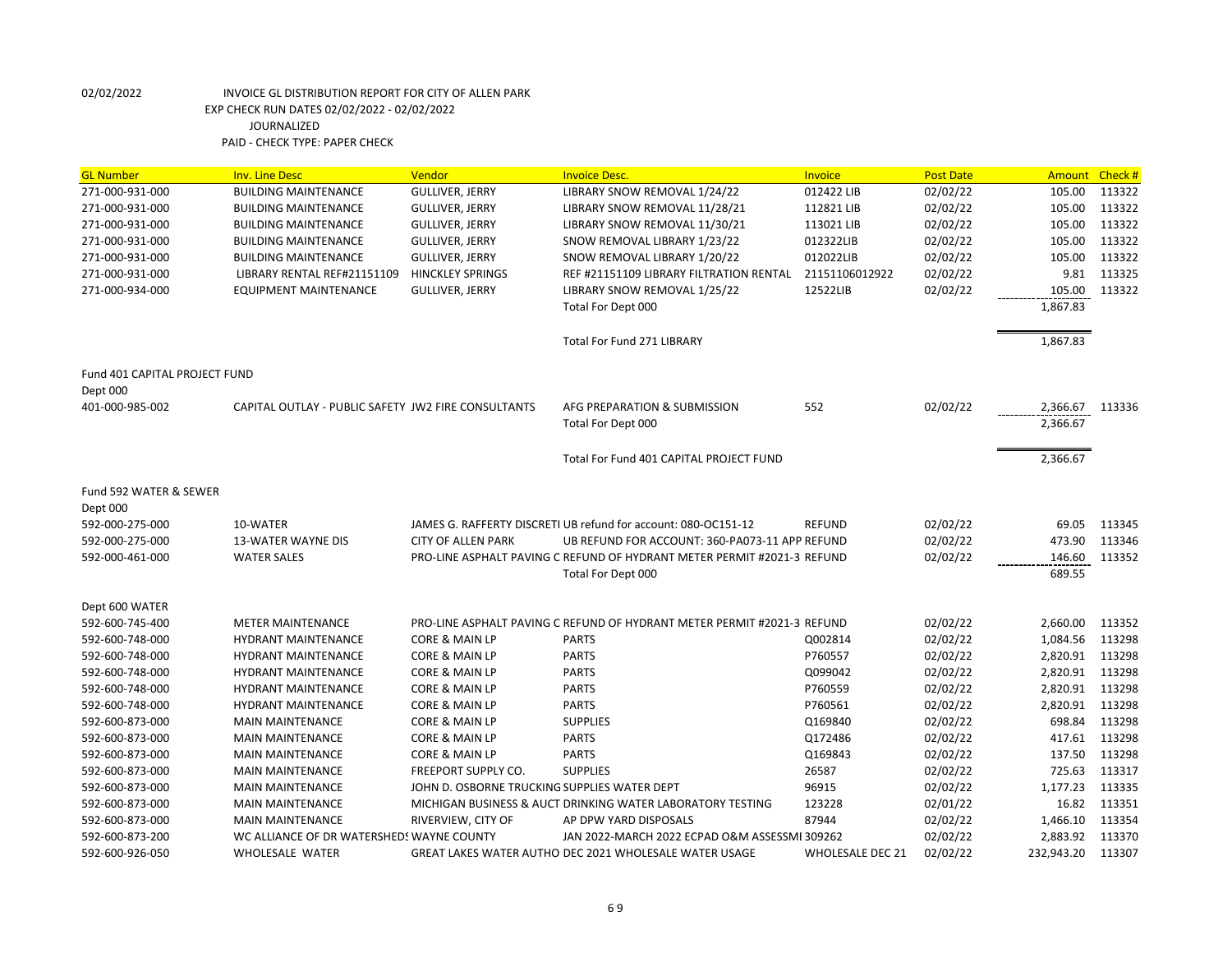| <b>GL Number</b>   | <b>Inv. Line Desc</b>                                                             | Vendor                                              | <b>Invoice Desc.</b>                                                                              | <b>Invoice</b> | <b>Post Date</b> | Amount           | Check#           |
|--------------------|-----------------------------------------------------------------------------------|-----------------------------------------------------|---------------------------------------------------------------------------------------------------|----------------|------------------|------------------|------------------|
| 592-600-927-200    | <b>LINCOLN PARK</b>                                                               | LINCOLN PARK, CITY OF                               | 2022 ANNUAL SEWAGE CHARGES                                                                        | 0000020113     | 02/02/22         | 7,500.00         | 113338           |
| 592-600-939-000    | <b>VEHICLE MAINTENANCE</b>                                                        | <b>VILLAGE FORD</b>                                 | <b>PARTS</b>                                                                                      | 587526         | 02/02/22         | 371.08           | 113369           |
| 592-600-978-004    | <b>CROSS CONNECTION PROGRAM</b>                                                   | HYDRO DESIGNS, INC.                                 | JAN 2022 CROSS CONNECTION INSPECTION SR\ 0065384-IN                                               |                | 02/02/22         | 6.603.00         | 113329           |
|                    |                                                                                   |                                                     | <b>Total For Dept 600 WATER</b>                                                                   |                |                  | 269,969.13       |                  |
|                    |                                                                                   |                                                     |                                                                                                   |                |                  |                  |                  |
| Dept 601 601 SEWER |                                                                                   |                                                     |                                                                                                   |                |                  |                  |                  |
| 592-601-678-005    | <b>RUBBLE REMOVAL</b>                                                             | <b>CITY OF MOUNT CLEMENS</b>                        | SEPTIC VACTOR SEWER CHARGE                                                                        | 0028004007     | 02/02/22         | 400.00           | 113294           |
| 592-601-712-000    | <b>UNIFORMS WATER</b>                                                             | CINTAS CORP. #0721                                  | DEC 2021 WATER DEPT UNIFORM SRV                                                                   | 4104098613     | 02/02/22         | 50.24            | 113292           |
| 592-601-712-000    | <b>UNIFORMS WATER</b>                                                             | CINTAS CORP. #0721                                  | DEC 2021 WATER DEPT UNIFORM SRV                                                                   | 4103388638     | 02/02/22         | 54.24            | 113292           |
| 592-601-712-000    | <b>UNIFORMS WATER</b>                                                             | CINTAS CORP. #0721                                  | DEC 2021 WATER DEPT UNIFORM SRV                                                                   | 4104786187     | 02/02/22         | 50.24            | 113292           |
| 592-601-712-000    | UNIFORMS WATER                                                                    | CINTAS CORP. #0721                                  | DEC 2021 WATER DEPT UNIFORM SRV                                                                   | 4105325552     | 02/02/22         | 50.24            | 113292           |
| 592-601-712-000    | <b>UNIFORMS WATER</b>                                                             | CINTAS CORP. #0721                                  | DEC 2021 WATER DEPT UNIFORM SRV                                                                   | 4106010655     | 02/02/22         | 50.24            | 113292           |
| 592-601-745-300    | STORM/CB MAINTENANCE                                                              | <b>CO-PIPE PRODUCTS INC</b>                         | <b>SUPPLIES</b>                                                                                   | 57333          | 02/02/22         | 225.99           | 113297           |
| 592-601-757-000    | <b>OPERATING SUPPLIES</b>                                                         |                                                     | ENGINEERING SUPPLY CORP PAPER SUPPLYS FOR PLOTTER WATER DEPT                                      | 116116         | 02/02/22         | 131.86           | 113312           |
| 592-601-822-000    | COMPUTER EQUIP DPW/WATER                                                          | CDW GOVERNMENT, LLC                                 | IT EQUIPMENT FOR WATER DEPT                                                                       | Q536407        | 02/02/22         | 297.33           | 113287           |
| 592-601-822-000    | COMPUTER EQUIP DPW/WATER                                                          | CDW GOVERNMENT, LLC                                 | IT EQUIPMENT FOR WATER DEPT                                                                       | Q677303        | 02/02/22         | 65.52            | 113287           |
| 592-601-822-000    |                                                                                   |                                                     | COMPUTER SERVICE MAINT/IT EQIENGINEERING SUPPLY CORP 3YR EXTENDED WARRANTY FOR HPT1600PS          | 116117         | 02/02/22         | 975.00           | 113312           |
| 592-601-822-000    |                                                                                   |                                                     | COMPUTER SERVICE MAINT/IT EQIENGINEERING SUPPLY CORP INSTALLATION OF CARTRIDGES ON PLOTTER        | 116115         | 02/02/22         | 5,192.40         | 113312           |
| 592-601-822-000    |                                                                                   |                                                     | COMPUTER SERVICE MAINT WATE EXPERT TECHNOLOGY SERVIC IT SERVICES ON WONDERWARE SOFTWARE ISS 03798 |                | 02/02/22         | 360.00           | 113315           |
| 592-601-908-000    | <b>IWC CHARGES- DETROIT</b>                                                       | <b>GREAT LAKES WATER AUTHO DEC 2021 IWC CHARGES</b> |                                                                                                   | <b>DECIWC</b>  | 02/02/22         | 1,605.39         | 113305           |
| 592-601-923-000    | PROFESSIONAL SERVICES                                                             | RITTER GIS INC                                      | JAN 2022 AMS/GIS SUPPORT SRV                                                                      | 2022-0105      | 02/02/22         | 4,780.00         | 113353           |
| 592-601-927-050    | SEWAGE DISPOSAL-GLWA                                                              | GREAT LAKES WATER AUTHO JAN 2022 SEWAGE SRV         |                                                                                                   | SEWAGEJAN2022  | 02/02/22         | 69,800.00        | 113306           |
| 592-601-927-060    | SEWAGE DISPOSAL- WAYNE COUN DUWA                                                  |                                                     | OCT 2021 SEWAGE USAGE                                                                             | OCTSEWAGE      | 02/02/22         | 83,857.96        | 113309           |
| 592-601-927-060    | SEWAGE DISPOSAL- WAYNE COUN DUWA                                                  |                                                     | NOV 2021 SEWAGE USAGE                                                                             | NOVSEWAGE      | 02/02/22         | 83,603.98        | 113310           |
| 592-601-927-060    | SEWAGE DISPOSAL- WAYNE COUN DUWA                                                  |                                                     | JAN 2022 EXCESS FLOW                                                                              | 0000301804     | 02/02/22         | 74,549.00        | 113311           |
| 592-601-930-000    | <b>SEWER MAINTENANCE</b>                                                          | BELL EQUIPMENT CO.                                  | PARTS FOR WATER DEPT                                                                              | W00671         | 02/02/22         | 416.81           | 113279           |
| 592-601-940-500    |                                                                                   |                                                     | FAIRLANE/INDEPNCE MKT STATIOI SECURITY CENTRAL PROTECTI FAIRLANE GREEN MALL SRV 2/1-2/28/22       | 7067832        | 02/02/22         | 39.95            | 113359           |
| 592-601-951-000    | <b>ENGINEERING CONSULTANTS</b>                                                    | C.E. RAINES COMPANY                                 | JOB AP-01 SURVEY SRV GENERAL PROJ                                                                 | 18395          | 02/02/22         | 1,202.00         | 113289           |
| 592-601-962-000    | <b>MISCELLANEOUS</b>                                                              | <b>KENNEDY INDUSTRIES</b>                           | 2022 SCADA MONITORING SYSTEM FOR BASIN 700802                                                     |                | 02/02/22         | 1,638.00         | 113337           |
| 592-601-986-000    | CAPITAL OUTLAY-SEWERS                                                             | LINDEN INDUSTRIES INC                               | PMT #4 DATA LOGGING SRV FROM 1/18/21-1/: M-420118-14                                              |                | 02/02/22         | 1,800.00         | 113339           |
| 592-601-987-000    | CAPITAL OUTLAY-MISCELLANEOUS FISHBECK, THOMPSON, CARR I JAN 2022 PROFESSIONAL SRV |                                                     |                                                                                                   | 408177         | 02/02/22         | 13,591.40 113316 |                  |
|                    |                                                                                   |                                                     | Total For Dept 601 601 SEWER                                                                      |                |                  | 344,787.79       |                  |
|                    |                                                                                   |                                                     |                                                                                                   |                |                  |                  |                  |
| Dept 603 603 BASIN | <b>TELEPHONE</b>                                                                  | <b>VERIZON WIRELESS</b>                             |                                                                                                   |                | 02/02/22         | 50.04            | 113366           |
| 592-603-853-000    |                                                                                   |                                                     | BASIN SRV 12/24-1/23/22                                                                           | 9895750687     |                  |                  |                  |
| 592-603-853-000    | <b>TELEPHONE</b>                                                                  | <b>VERIZON WIRELESS</b>                             | BASIN SRV 10/24-11/23/21                                                                          | 9893511024     | 02/02/22         | 50.04            | 113366<br>113367 |
| 592-603-853-000    | <b>TELEPHONE</b>                                                                  | <b>VERIZON WIRELESS</b>                             | BASIN SRV 12/24-1/23/22                                                                           | 9897988983     | 02/02/22         | 50.04            |                  |
| 592-603-931-000    | <b>BUILDING MAINTENANCE</b>                                                       | <b>GRAINGER</b>                                     | <b>PARTS</b>                                                                                      | 9178367729     | 02/02/22         | 7.66             | 113321           |
| 592-603-934-000    | <b>EQUIPMENT MAINTENANCE</b>                                                      | <b>GRAINGER</b>                                     | <b>PARTS</b>                                                                                      | 9178367711     | 02/02/22         | 35.20            | 113321           |
|                    |                                                                                   |                                                     | Total For Dept 603 603 BASIN                                                                      |                |                  | 192.98           |                  |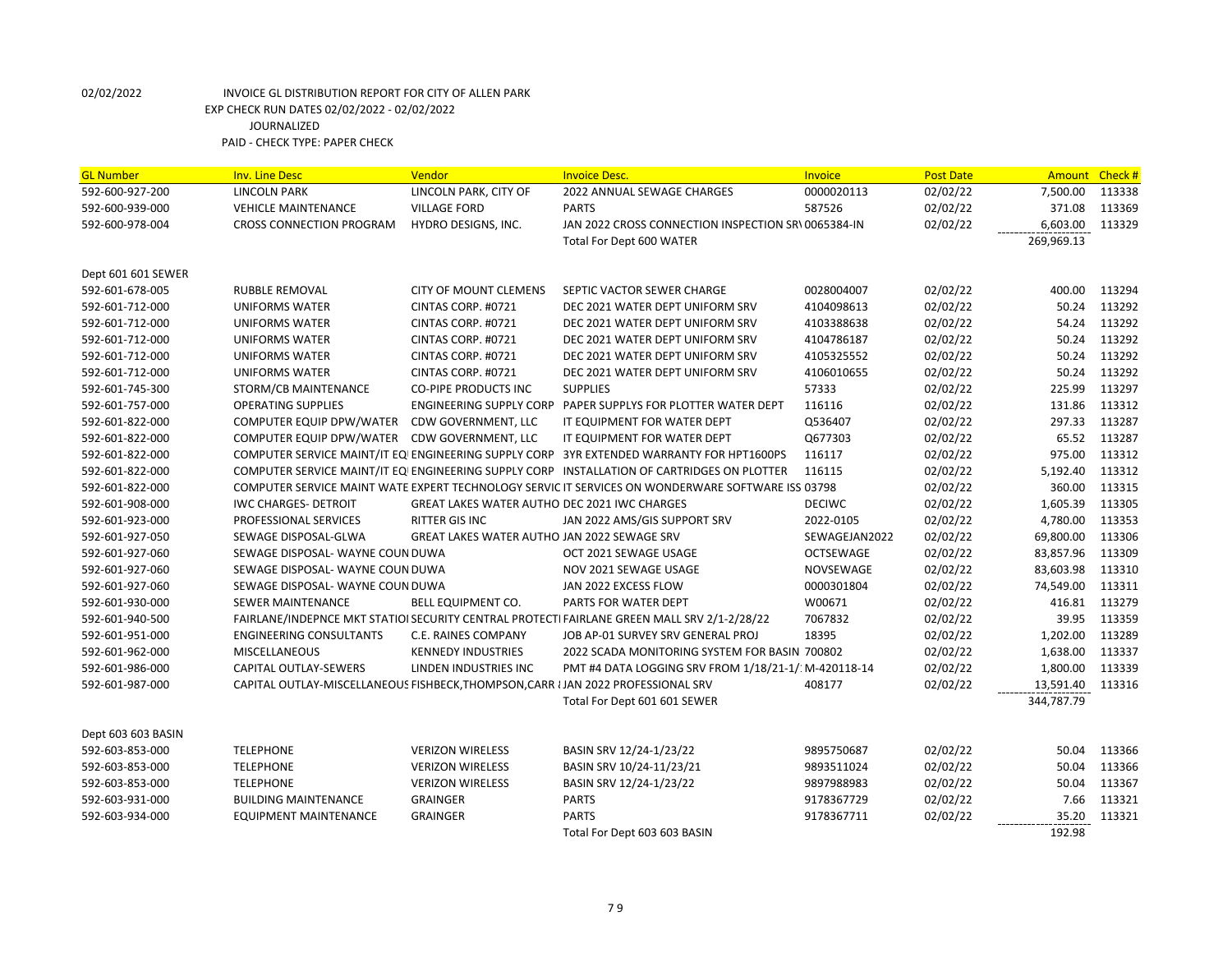| <b>GL Number</b>                    | <b>Inv. Line Desc</b>          | Vendor                     | <b>Invoice Desc.</b>                                                               | Invoice                 | <b>Post Date</b> | Amount Check # |        |
|-------------------------------------|--------------------------------|----------------------------|------------------------------------------------------------------------------------|-------------------------|------------------|----------------|--------|
| Dept 604 ADMINISTRATION/DEBT        |                                |                            |                                                                                    |                         |                  |                |        |
| 592-604-820-000                     | ENGINEERING                    | <b>BUCCILLI GROUP, LLC</b> | INSPECTION SRV DIST LEAD SRV REPLACEMENT 4925                                      |                         | 02/02/22         | 486.00         | 113286 |
| 592-604-820-000                     | <b>ENGINEERING</b>             | <b>BUCCILLI GROUP, LLC</b> | INSPECTION SRV LEAD SRV REPLACEMENT                                                | 4937                    | 02/02/22         | 432.00         | 113286 |
| 592-604-820-000                     | ENGINEERING                    | C.E. RAINES COMPANY        | JOB AP-193 SURVEY SRV 2022 O&M REPORT                                              | 18405                   | 02/02/22         | 216.00         | 113289 |
| 592-604-820-000                     | <b>ENGINEERING</b>             | C.E. RAINES COMPANY        | JOB AP-192 SURVEY SRV WATER SYSTEM LEAK 18404                                      |                         | 02/02/22         | 300.00         | 113289 |
| 592-604-820-000                     | <b>ENGINEERING</b>             | C.E. RAINES COMPANY        | JOB AP-183 SURVEY SRV LEAD WATER SVC REPI18462                                     |                         | 02/02/22         | 400.00         | 113289 |
| 592-604-820-000                     | ENGINEERING                    | C.E. RAINES COMPANY        | JOB AP-182 SURVEY SRV DWAM GRANT WATEF 18401                                       |                         | 02/02/22         | 350.00         | 113289 |
| 592-604-820-000                     | ENGINEERING                    | C.E. RAINES COMPANY        | JOB AP-175 SURVEY SRV EPA EMERGENCY RESF 18400                                     |                         | 02/02/22         | 300.00         | 113289 |
| 592-604-820-000                     | ENGINEERING                    | C.E. RAINES COMPANY        | JOB AP-156 SURVEY SRV SANITARY DISTRICTS 2 18398                                   |                         | 02/02/22         | 108.00         | 113289 |
| 592-604-820-000                     | <b>ENGINEERING</b>             | <b>C.E. RAINES COMPANY</b> | JOB AP-154 SURVEY SRV 2021 WATER MAIN RE 18461                                     |                         | 02/02/22         | 262.00         | 113289 |
| 592-604-820-000                     | <b>ENGINEERING</b>             |                            | FISHBECK, THOMPSON, CARR I PROF SRV AP WWCS ADDITIONAL AREA DELINE 408163          |                         | 02/02/22         | 34.20          | 113316 |
| 592-604-987-200                     | <b>CITY GO EXPENSE</b>         | <b>US BANK</b>             | CITY OF ALLEN PARK TAX REFUNDING BONDS # 1932998                                   |                         | 02/02/22         | 198,168.75     | 113365 |
|                                     |                                |                            | Total For Dept 604 ADMINISTRATION/DEBT                                             |                         |                  | 201,056.95     |        |
|                                     |                                |                            | Total For Fund 592 WATER & SEWER                                                   |                         |                  | 816,696.40     |        |
| Fund 701 TRUST AND AGENCY           |                                |                            |                                                                                    |                         |                  |                |        |
| Dept 000                            |                                |                            |                                                                                    |                         |                  |                |        |
| 701-000-242-000                     | <b>CITY FESTIVITIES ESCROW</b> | <b>BMI</b>                 | MEMBERSHIP DUES 1/1/22-12/31/22                                                    | 41795467                | 02/02/22         | 391.00         | 113282 |
| 701-000-242-000                     | CITY FESTIVITIES ESCROW        |                            | MICHIGAN FESTIVALS & EVEN MEMBERSHIP DUES 4/1/21-4/1/22                            | 32002                   | 02/02/22         | 125.00         | 113344 |
| 701-000-246-500                     | <b>ENGINEERING ESCROW</b>      | C.E. RAINES COMPANY        | JOB AP-01 SURVEY SRV GENERAL PROJ                                                  | 18395                   | 02/02/22         | 162.00         | 113289 |
|                                     |                                |                            | Total For Dept 000                                                                 |                         |                  | 678.00         |        |
|                                     |                                |                            | Total For Fund 701 TRUST AND AGENCY                                                |                         |                  | 678.00         |        |
| Fund 703 SCHOOL AND COUNTY TAX FUND |                                |                            |                                                                                    |                         |                  |                |        |
| Dept 000                            |                                |                            |                                                                                    |                         |                  |                |        |
| 703-000-225-009                     | DUE TO SCHOOLS OPERATING       |                            | ALLEN PARK PUBLIC SCHOOLS TAX DISTRIBUTION THRU 1/15/22                            | <b>TAX THRU 1/15/22</b> | 02/02/22         | 10,566.27      | 2129   |
| 703-000-235-000                     |                                |                            | DUE TO WAYNE CO.-COMM. COLLI WAYNE COUNTY TREASURER TAX DISTRIBUTION THRU 1/15/22  | <b>TAX THRU 1/15/22</b> | 02/02/22         | 159,601.04     | 2130   |
| 703-000-236-000                     | DUE TO WAYNE CO.- RESA/ISD     |                            | WAYNE COUNTY TREASURER TAX DISTRIBUTION THRU 1/15/22                               | <b>TAX THRU 1/15/22</b> | 02/02/22         | 5,901.85       | 2130   |
| 703-000-237-000                     | DUE TO WAYNE CO.- H.C.M.A.     |                            | WAYNE COUNTY TREASURER TAX DISTRIBUTION THRU 1/15/22                               | <b>TAX THRU 1/15/22</b> | 02/02/22         | 10,293.69      | 2130   |
| 703-000-238-000                     | DUE TO WAYNE CO. - DRAINS      |                            | WAYNE COUNTY TREASURER TAX DISTRIBUTION THRU 1/15/22                               | <b>TAX THRU 1/15/22</b> | 02/02/22         | 1,626.59       | 2130   |
| 703-000-239-000                     | DUE TO WAYNE CO. - VET         |                            | WAYNE COUNTY TREASURER TAX DISTRIBUTION THRU 1/15/22                               | <b>TAX THRU 1/15/22</b> | 02/02/22         | 1,805.04       | 2130   |
| 703-000-240-000                     | DUE TO WAYNE CO. - S.E.T.      |                            | WAYNE COUNTY TREASURER TAX DISTRIBUTION THRU 1/15/22                               | <b>TAX THRU 1/15/22</b> | 02/02/22         | 6,495.42       | 2130   |
| 703-000-241-000                     | DUE TO WAYNE CO.-OPERATING     |                            | WAYNE COUNTY TREASURER TAX DISTRIBUTION THRU 1/15/22                               | <b>TAX THRU 1/15/22</b> | 02/02/22         | 52,587.01      | 2130   |
| 703-000-242-000                     |                                |                            | DUE TO WAYNE CO.-TRANSIT AUTI WAYNE COUNTY TREASURER TAX DISTRIBUTION THRU 1/15/22 | <b>TAX THRU 1/15/22</b> | 02/02/22         | 49,039.05      | 2130   |
| 703-000-243-000                     | DUE TO WAYNE CO.-PARKS         |                            | WAYNE COUNTY TREASURER TAX DISTRIBUTION THRU 1/15/22                               | <b>TAX THRU 1/15/22</b> | 02/02/22         | 12,087.68      | 2130   |
| 703-000-243-100                     | DUE TO WAYNE COUNTY - ZOO      |                            | WAYNE COUNTY TREASURER TAX DISTRIBUTION THRU 1/15/22                               | <b>TAX THRU 1/15/22</b> | 02/02/22         | 5,188.52       | 2130   |
| 703-000-243-200                     | DUE TO WAYNE CTY - ARTS (DIA)  |                            | WAYNE COUNTY TREASURER TAX DISTRIBUTION THRU 1/15/22                               | <b>TAX THRU 1/15/22</b> | 02/02/22         | 10,386.43      | 2130   |
| 703-000-243-300                     | DUE TO WAYNE CTY - JAILS       |                            | WAYNE COUNTY TREASURER TAX DISTRIBUTION THRU 1/15/22                               | <b>TAX THRU 1/15/22</b> | 02/02/22         | 46,125.33      | 2130   |
| 703-000-275-000                     | <b>REFUNDABLE TAXES</b>        | OSBORNE, CONSTANCE         | 2021 Win Tax Refund 30 029 07 0232 000                                             | 30029070232000          | 02/02/22         | 1,125.00       | 2126   |